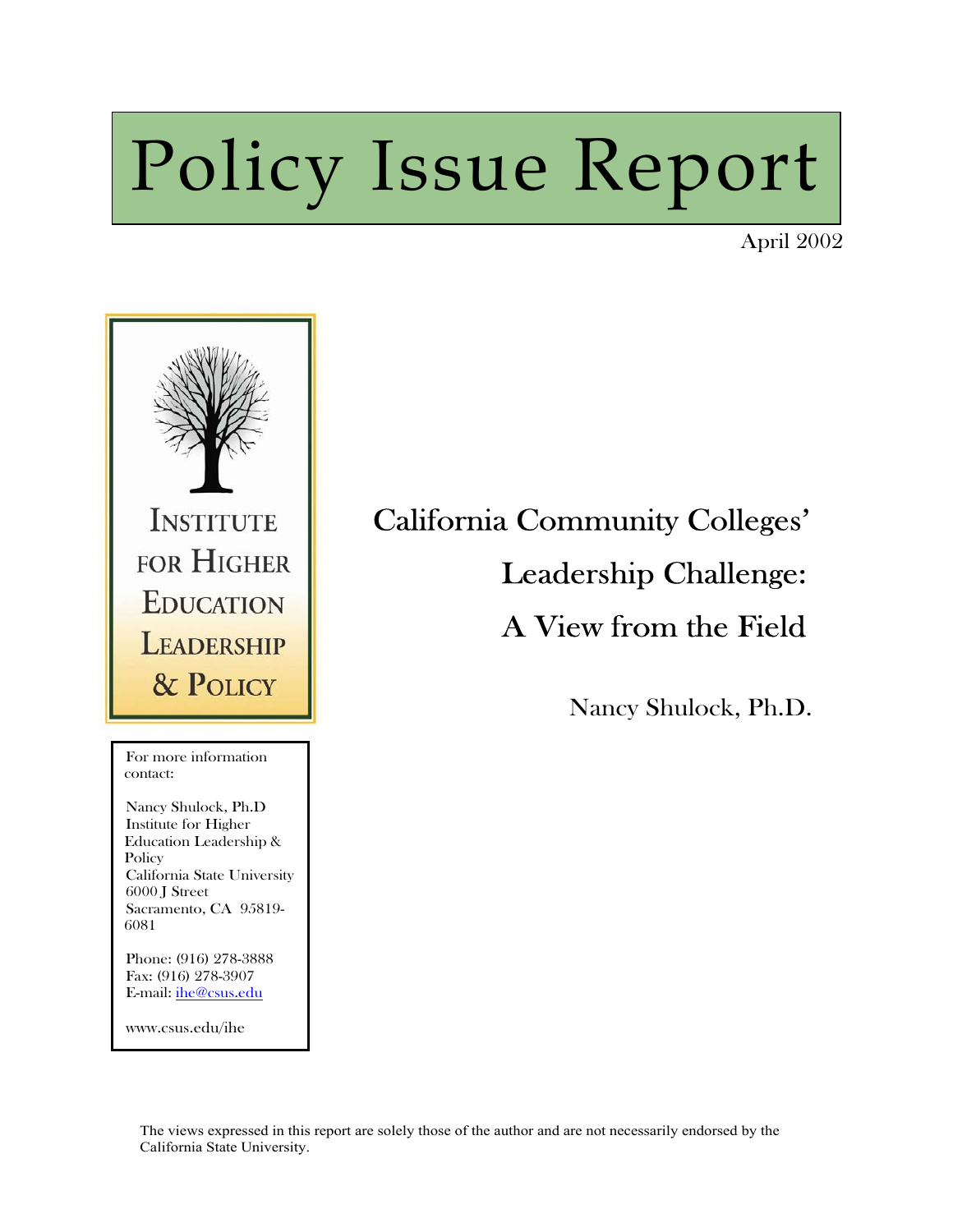### **CONTENTS**

#### Introduction

| The Challenges Facing California Community College Leaders<br>❖ Funding and Growth                                                                 | 1  |
|----------------------------------------------------------------------------------------------------------------------------------------------------|----|
| ❖ Governance<br>❖ Diversity                                                                                                                        |    |
| ❖ Leadership Recruitment and Development                                                                                                           |    |
| ❖ Accountability                                                                                                                                   |    |
| ❖ Public Relations and Image                                                                                                                       |    |
| ❖ Relations with the Community                                                                                                                     |    |
| ❖ Curriculum and Pedagogy                                                                                                                          |    |
| Key Leadership Positions in the Community Colleges                                                                                                 | 6  |
| <b>Recruitment of Current Leaders</b>                                                                                                              | 7  |
| What Makes for Successful California Community College Leaders?<br>❖ Characteristics of Successful Leaders<br>❖ Competencies of Successful Leaders | 9  |
| Most Important Leadership Development Needs                                                                                                        | 11 |
| Leadership Development in the California Community Colleges                                                                                        | 12 |
| Characteristics of Valuable Leadership Development Programs                                                                                        | 13 |
| Structure and Format of Leadership Development Program                                                                                             | 14 |
| Conclusion                                                                                                                                         | 16 |
| Appendix: Major Questions for Advisory Board                                                                                                       | 17 |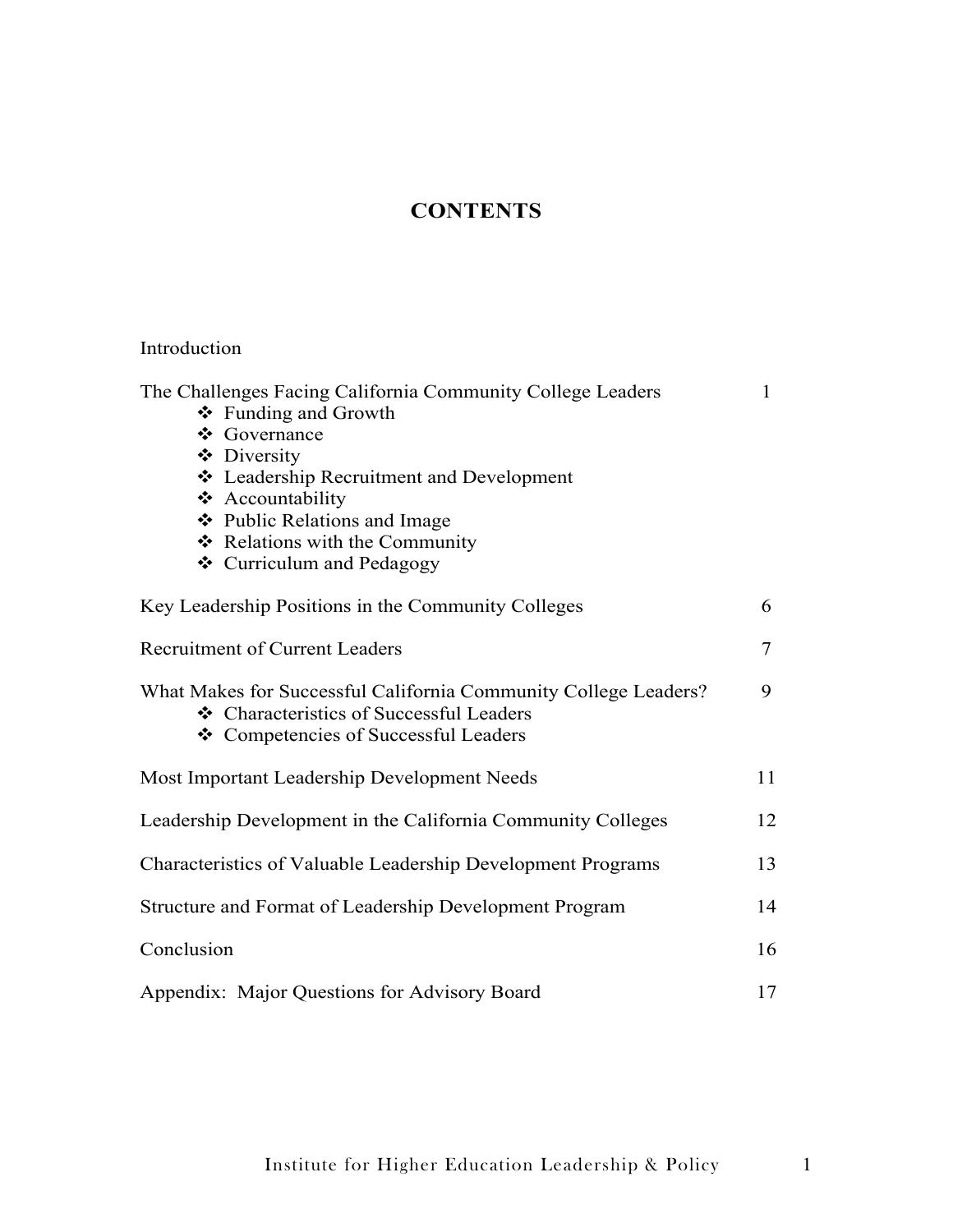#### Introduction

California State University, Sacramento (CSUS) has received a planning grant from the California State University (CSU) Commission on the Extended University to partner with area community college districts to enhance leadership in the community colleges. CSUS is collaborating with CSU Bakersfield, Chico, and Fresno in this effort. The new Institute for Higher Education Leadership and Policy (IHE) at CSUS is taking the lead in assessing the specific need for leadership recruitment and development.

The Director of IHE, Dr. Nancy Shulock, conducted interviews with 35 individuals, including 15 community college presidents/chancellors, 13 other community college administrators, two trustees, three statewide faculty leaders, and two community college organization leaders. The purpose of the interviews was to explore in broad terms what challenges face California's community college leaders and, more specifically, how a new leadership development effort can help the colleges meet those challenges. This paper presents the findings from the interviews—the "view from the field." It is intended to provide both the context for and the content of a new certificate program in community college leadership at CSUS.

#### The Challenges Facing California Community College Leaders

We asked at the outset what were the major issues that would challenge community college leaders over the next several years. Their responses are summarized below in the approximate order of the frequency with which they were mentioned.

1. Funding and Growth

All respondents noted the challenge that leaders face in attempting to carry out the multiple missions of the colleges with very limited funding during a period of tremendous growth. As one president stated, "getting better while getting bigger is a daunting challenge." Leaders were concerned not only about accommodating the sheer numbers on the horizon, but also about offering the appropriate variety of modes and schedules to meet students' diverse needs. Most respondents consider funding levels severely inadequate given the many missions of the community colleges. Some leaders expressed concern that those responsible for providing the funding do not understand the full range of what the community colleges are expected to accomplish. One complained of being "hamstrung by unfunded federal and state mandates" that make it that much harder for community colleges to meet those expectations.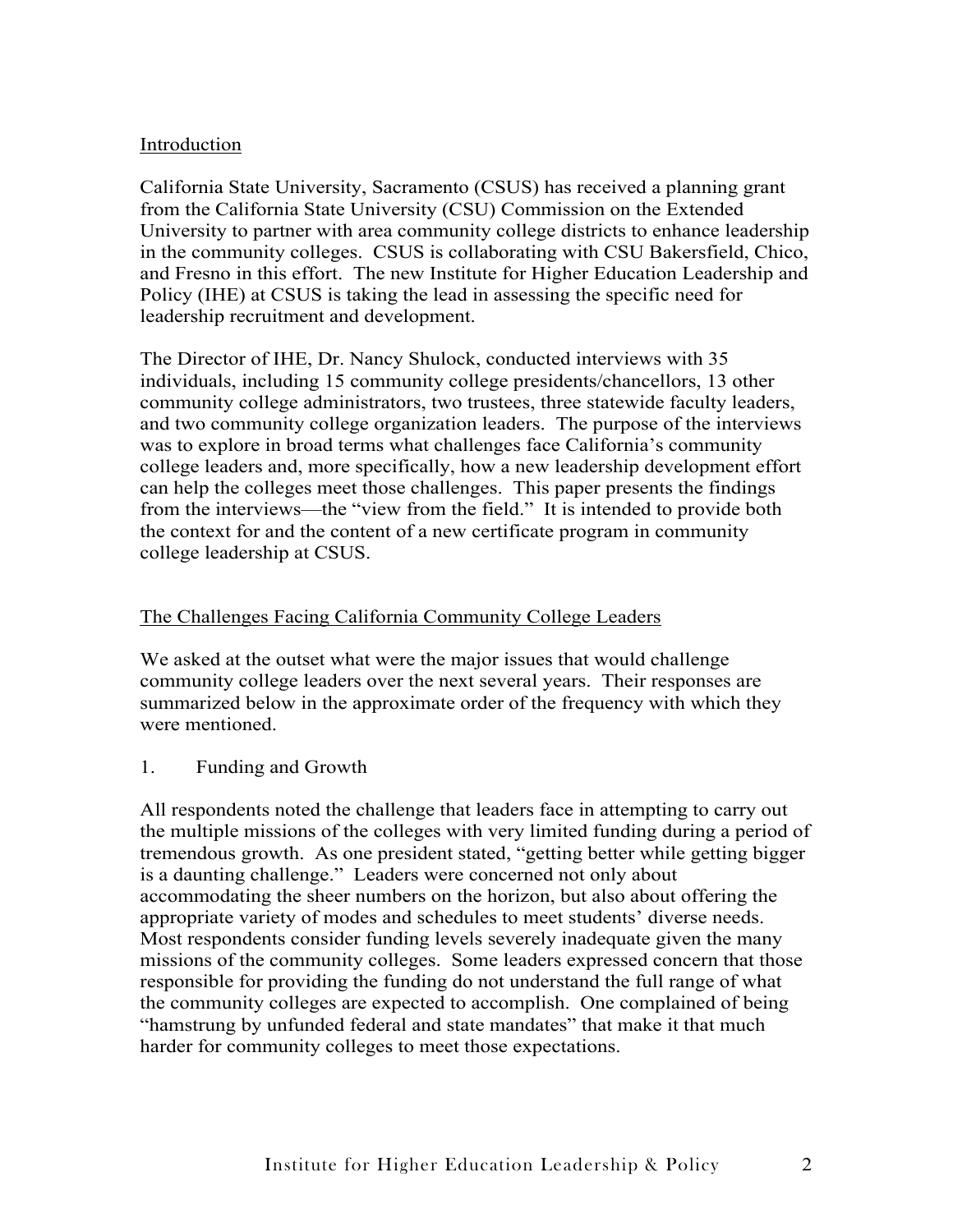Many were able to cite statistics to show how unfavorably California funding levels per student compare to community colleges in other states and to the fouryear and K-12 systems in California. The historical under-funding of Proposition 98 for the community colleges is a source of much resentment as is what one respondent called the "class system" among the three segments of higher education in the state. Some particular areas mentioned where shortages are most severe are vocational education, instructional technology staff, and facilities. Some suggested that efficiencies from regionalizing programs and sharing costs and facilities across campuses and districts should be explored.

Lack of discretion over costs and revenues was cited as a chief challenge for college leaders. Examples include the open-door admission policy, federal and state mandates (many of which are unfunded), and no local fee-setting authority.

The budget *process*, in addition to the *level* of funding, was also commonly cited as a challenge for college leaders. Leaders report that they lack the information and funding mechanisms to make the best resource allocation decisions. For example, leaders do not know their final budgets until after the close of a fiscal year. This makes it difficult to use resources to the best advantage and can lead to over-spending, especially because much of the budget is committed via collective bargaining. Funding formulas strike most leaders as outmoded. Many complained that the use of a K-12 "seat time" based formula, rather than an FTE credit-based formula, limits the ability of college leaders to implement flexible approaches to scheduling and resource allocation. One person called the formula "draconian." Some leaders expressed a preference for a kind of program-based funding model that would better align funding incentives with community and state needs. Under the current system, leaders have a fiscal incentive to target growth in lesser-cost programs, regardless of where demands are the greatest.

#### 2. Governance

Another challenge cited by most interviewees is that of governance and particularly, of shared governance as mandated by AB 1725. Many find that the structure of the California Community colleges as a "quasi" system with 72 locally governed boards does not work particularly well. At the statewide level the system lacks the political clout of the better-staffed four-year systems. Districts cannot be effective political advocates when they don't always agree and since few have the resources and political connections to advocate effectively in Sacramento.

At the local level, college leaders find challenges in dealing with the post-Proposition 13 role of local trustees. With trustees having virtually no role to play in district finance, they may become more involved in what presidents consider internal matters. As one president stated about the post-Proposition 13 era, "trustees look at the *college* as their constituency rather than the *community*"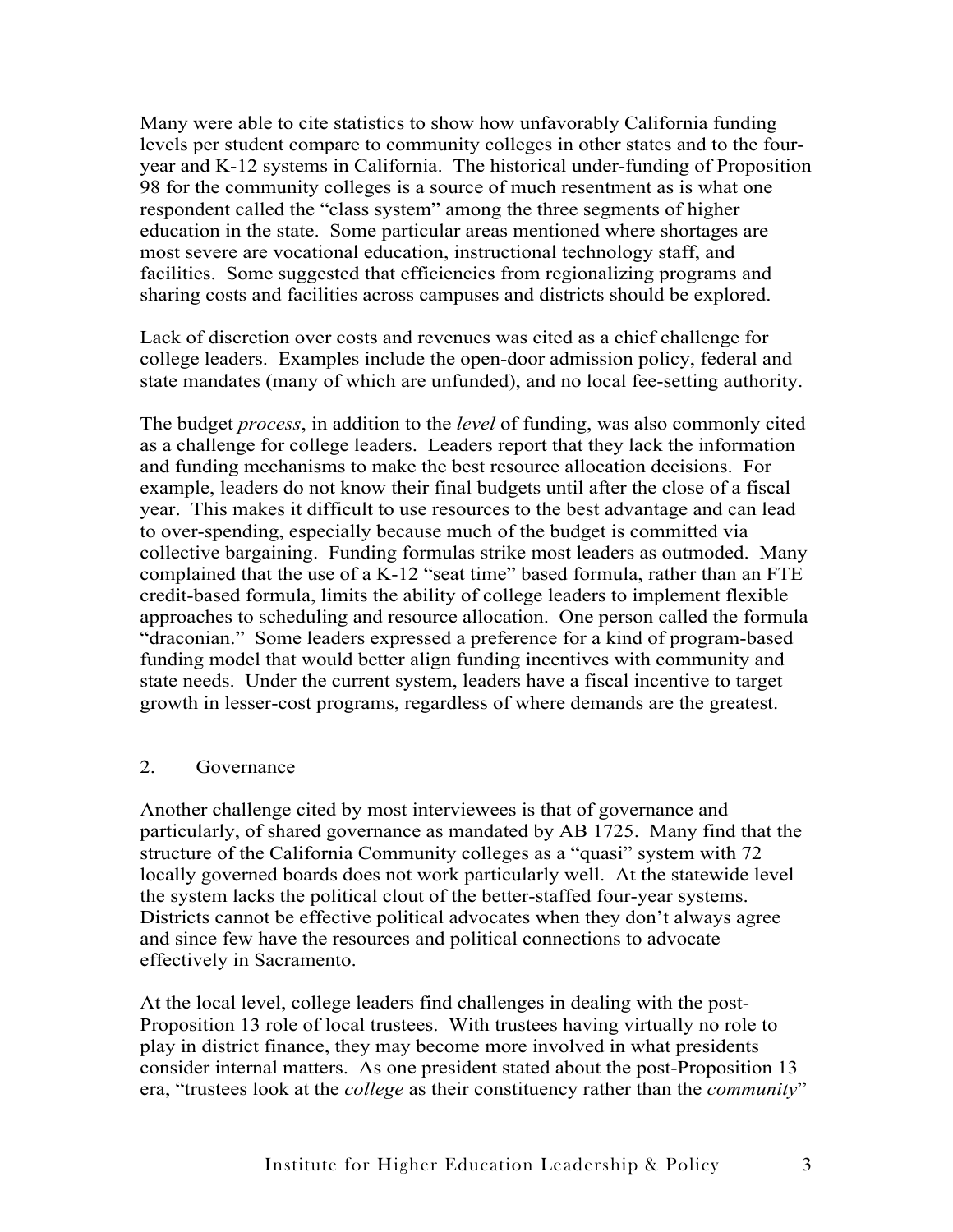and are not well known in the community. Whatever the cause, most presidents noted that maintaining effective relationships with trustees is an important and challenging task.

There were a variety of opinions on how well or poorly the shared governance provisions of AB 1725 serve the needs of the colleges, but all agreed that the requirements of AB 1725 are challenging for leaders. The most sanguine view of the shared governance requirements was that "AB 1725 legislates good relationships so if you can maintain good relationships then AB 1725 becomes irrelevant." At the other extreme is the position that "AB 1725 has handed the institutions to the faculty." All agreed that compared to most other states, the California community college environment is more highly regulated and CEOs are more heavily constrained in their decision making. Several CEOs from outof-state noted that for these reasons they faced a particularly steep learning curve and some major culture shocks when they began their work at the helm of a California community college. One CEO who came from the California State University system noted that she "was shocked" when she began the job about how much was mandated.

Another issue that shared governance raises for leaders is accountability for decisions. Administrators generally feel that they are ultimately accountable for decisions that they are allowed to make only with the consent of the faculty and others in consultative bodies. This perceived mismatch between authority to make decisions and accountability for the decisions made can be frustrating for leaders.

#### 3. Diversity

Respondents stressed the need for leaders in the California Community Colleges to understand the enormous diversity in the student body, in terms of ethnicity, age, language, preparation for college work, learning styles, and educational goals. Diversity goes hand in hand with the multiple missions assigned to the community colleges. Transfer-seeking students have different goals and needs than students taking basic skills courses or those seeking their first jobs, or those returning students seeking to retrain for the information economy. Contributing to the diversity across the student body is the rapidly changing demographics. Regardless of program or educational goal, students who are immigrants, firstgeneration college students, limited English speakers, or economically disadvantaged require appropriate services, programs, and institutional cultures. The difficulties facing the K-12 system in graduating students with adequate skills for college and vocational study are inherited by the community colleges. All of these circumstances pose challenges for long-time leaders whose institutions are changing around them and for new leaders who must come equipped to lead successfully in this environment.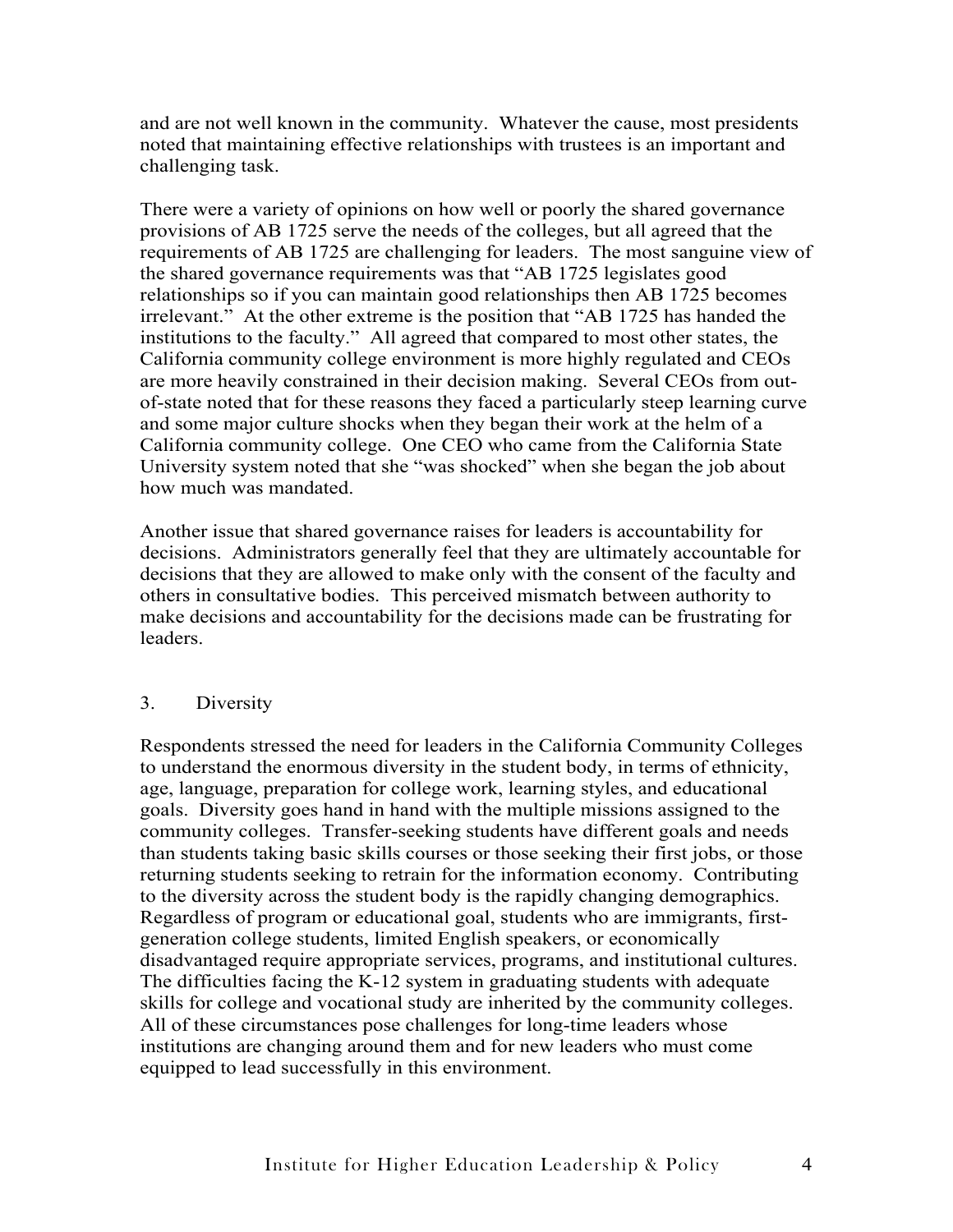#### 4. Leadership Recruitment and Development

"Nobody wants to be a leader in the California Community Colleges." While this statement reflects the extreme view of the leadership crisis, most leaders interviewed expressed serious concerns about the ability of the system to recruit the necessary cadre of leaders. Escalating retirements are causing large numbers of vacancies, and growth in the system will increase the total numbers needed. The shrinkage of applicant pools has been cited widely in the literature and was affirmed by most leaders interviewed, who reported increasing difficulty filling leadership positions. Most leaders traditionally come from the faculty ranks, but leaders report a "thin bench" of prospective in-house candidates.

The challenge of recruiting talented leaders has four distinct elements:

First, there is reduced interest in leadership positions. Reasons for this include the perceived difficulty of the job, the contentiousness of the environment, and insufficient salary differentials compared to faculty ranks.

Second, people who may be interested in pursuing a position of leadership face few convenient options for getting appropriately credentialed. In particular, there is a dearth of affordable and convenient Ed.D. programs.

Third, even where there are interested *and qualified* persons seeking leadership positions, districts have trouble attracting those individuals. Not surprisingly, the primary reasons for this are cost of living and inadequate salaries. Cost issues are particularly salient for recruiting leaders on the "business side of the house" due to competition with private industry.

Finally, there is the challenge of developing those leaders who do get hired so that they will be successful in this complex and dynamic environment. Preparing new leaders for success requires great care, time, and resources, yet professional development does not receive a great deal of attention or support within the system. Moreover, many believe that leadership development is more difficult in today's community college environment. As one president stated: "old structures of leadership will not work in the decade to come." A different, more collaborative style of leadership must be achieved.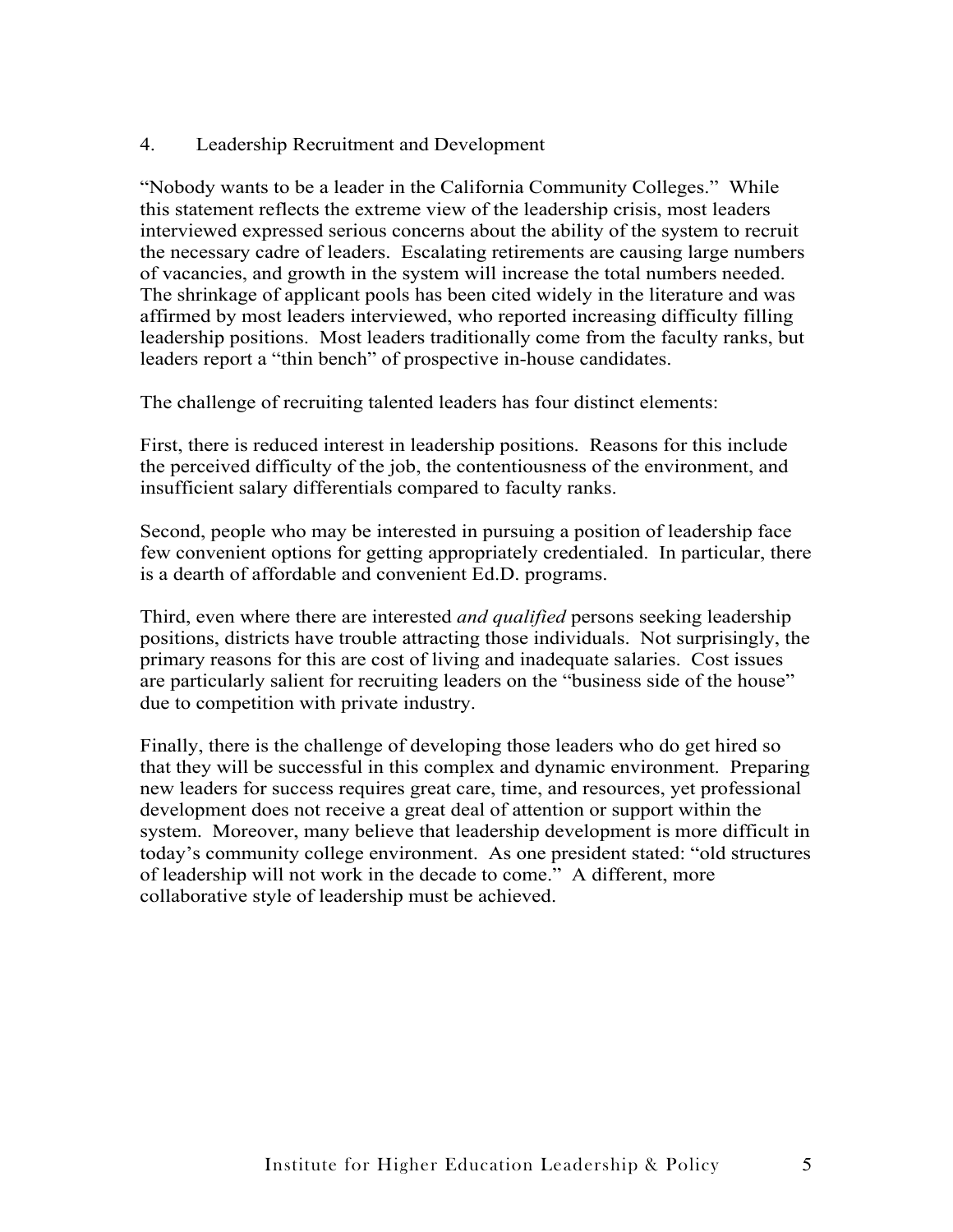#### 5. Accountability

Legislators and taxpayers are increasingly calling for public agencies to be accountable for results. This is a difficult challenge for any public agency. But community college leaders find themselves in between legislative expectations for clear and measurable outcomes and faculty insistence on institutional commitment to a full range of educational outcomes that are not easily measured, e.g. development of the whole person, citizenship skills. CEOs understand, in the words of one respondent, that "accountability is not just single numbers but is much more complex."

In addition, the measurement and documentation of student learning has proven elusive across institutions of higher education. The myriad missions assigned to the community colleges affects accountability challenges as well, because improvement in some aspects of the mission may appear as backsliding in other areas. Many current and prospective leaders lack training in and understanding of accountability issues—both in terms of its politics and the collection and analysis of data.

#### 6. Public Relations and Image

Many leaders in the community colleges are frustrated by what they view as an image problem. They want to communicate the success stories that they see daily on their campuses yet they feel saddled by what one president termed "weak political advocacy" at the local and system levels. They envy the tremendous resources that the four-year institutions have at their disposals for advocacy and marketing. They acknowledge that the Chancellor's Office tries to advocate for the colleges but is hindered by a lack of resources and, no less importantly, by the governance structure whereby community colleges are local institutions for which central advocacy can only go so far. The need to engage in effective advocacy and marketing at both the local and the state levels is therefore a major challenge facing current and prospective leaders.

#### 7. Relations with the Community

The "community" to which leaders must successfully relate is multi-faceted. The workforce preparation mission of the colleges requires leaders to work extensively with the local business community to develop partnerships and specially designed programs and to help the colleges maintain appropriate curricula. The transfer mission requires close cooperation with local K-12 schools, area four-year institutions, and neighboring community colleges. The basic skills mission requires cooperation with social service agencies and the community at large. Local trustees comprise their own segment of the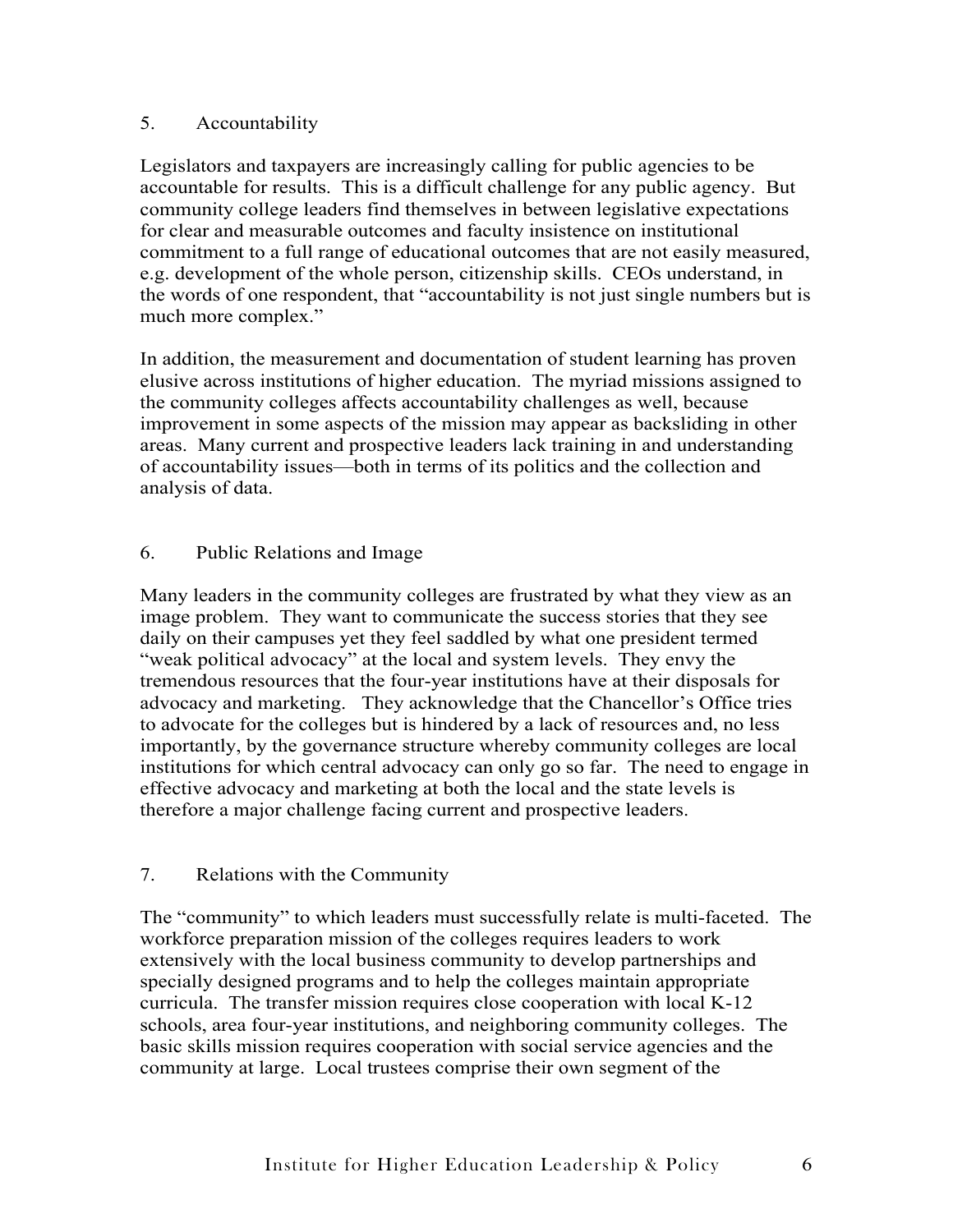community with whom presidents and chancellors must establish strong relationships.

Community colleges are local for a reason, and that reason compels college leaders to spend a great deal of time cultivating external relationships. But in doing so, they face additional challenges on their own campuses, because they need to orient the faculty toward the community in order to meet the expectations they raise. As the workforce preparation role of the colleges takes on increasing importance in the new economy, institutional leaders will face the challenge of reshaping the role of the full-time faculty to encompass these community responsibilities. Leaders hope to avoid the situation where community engagement is undertaken only by adjunct faculty while full-time faculty stay focused on campus-based teaching.

#### 8. Curriculum and Pedagogy

Academic leaders in the community colleges have to be ever attentive to curricular change. More so than at four-year institutions there is a constant need to reinvent the curriculum to meet the needs of a changing economy. It is to community colleges that persons new and not-so-new to the workplace look to get the proper training. A sufficiently flexible curriculum requires faculty time (to develop new curricula), streamlined course approval processes, and effective use of external advisory committees. In addition, community colleges must teach students to be life-long learners and to prepare for a changing marketplace. This aspect of leadership is becoming more demanding as the pace of change quickens and the state increasingly relies on its community colleges for economic health and development.

#### Key Leadership Positions in the Community Colleges

We asked what positions in the colleges were key to addressing the abovementioned challenges. Respondents affirmed the importance of faculty and staff leaders at all levels to institutional effectiveness. However, the most widely mentioned set of leaders were deans, associate deans, and "entry level" administrators, particularly those coming directly from the faculty. Some of the telling comments included:

> "Deans are the ones trying to build the partnerships with business and industry and stretch the dollars."

"Deans are critical because they are on the firing line and deal with faculty and programs."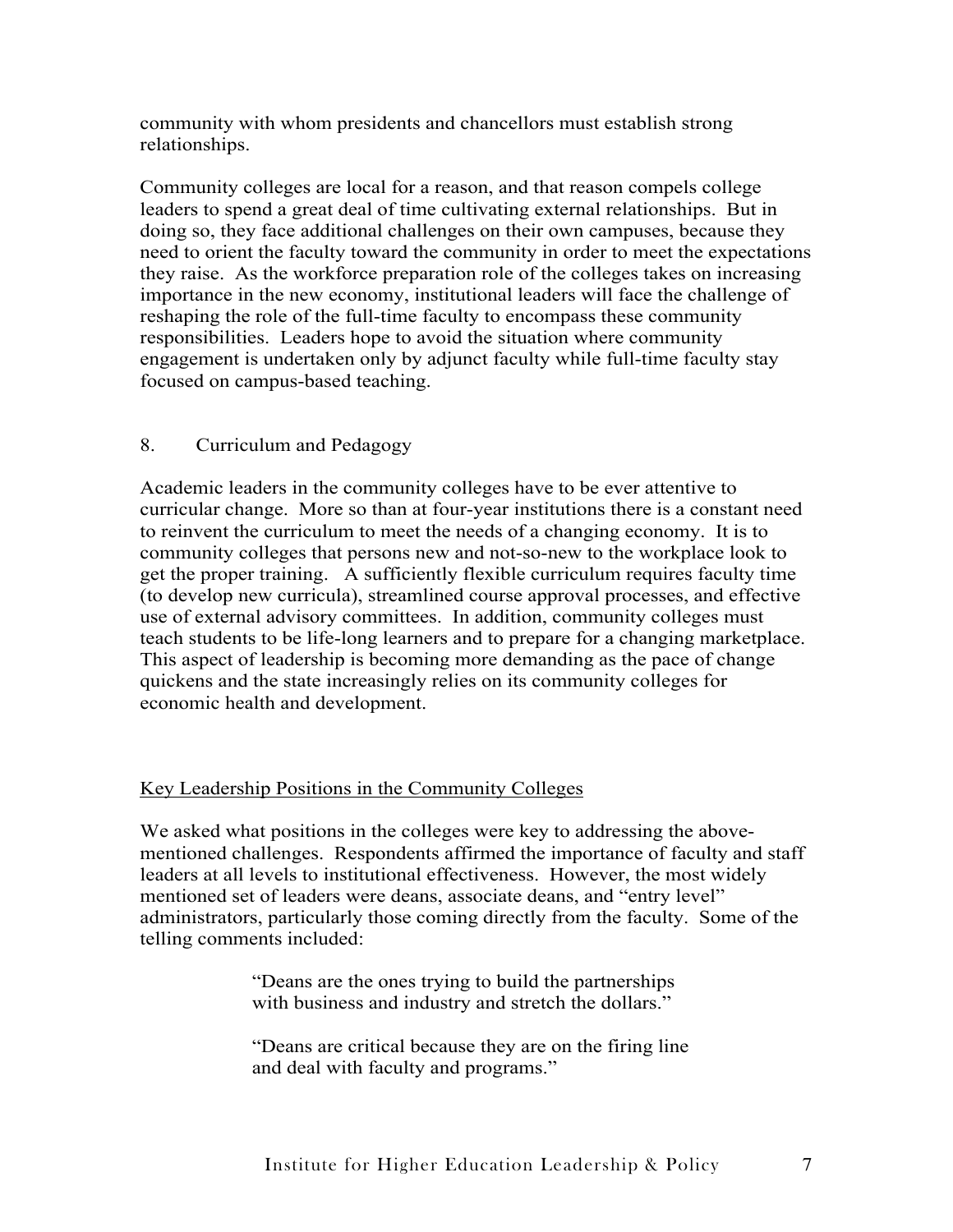"Deans are especially important because they stand on the bridge between the status quo and change."

"When faculty come right out of the classroom to become administrators, they lack relevant experience."

The responses were useful for understanding for whom a certificate program should be designed. Many noted the importance of leadership development for entry-level administrators who are often faculty making the transition to administration without any administrative experience. Some noted that a certificate program would be especially useful for persons in, or aspiring to, leadership positions in *student services*, because the doctorate may not be as critical to these posts as it is to academic leadership positions. Many administrators in *finance* and *human resources* areas have good substantive backgrounds but could benefit from gaining a better understanding of California education law, finance, governance, and collective bargaining.

Most agreed that faculty leaders wishing to exercise leadership as faculty, rather than move into administration, have sufficient opportunities through facultybased organizations to acquire the necessary faculty leadership skills and would not be a primary clientele for this program.

#### Recruitment of Current Leaders

Despite most positions being advertised nationally, most persons hired into district or college positions of administrative leadership are promoted from within the district. In the districts visited, most dean and vice president vacancies are filled internally. Not surprisingly, larger districts have more success filling positions from within. In general, pools are reported small and getting smaller.

Interestingly, the attitude about internal promotions is mixed. Most agree that internal recruits are the most successful and that there are advantages to grooming one's leaders internally. In one person's words: "it helps to have insiders." In another's words: "We have a new bias toward growing our own because we are building a new culture." At the same time, most respondents said it would be better if there were more mobility across districts and especially, more movement into the community colleges from outside the system. One president lamented that insiders prove to be the most "agreeable" candidates to search committees but are not necessarily the "best" qualified or the "risk takers" who are needed to meet today's challenges. Another respondent noted that the emphasis on "paying one's dues" within the system as the main requirement for a leadership appointment is "a major problem with the California Community Colleges but is unlikely to change."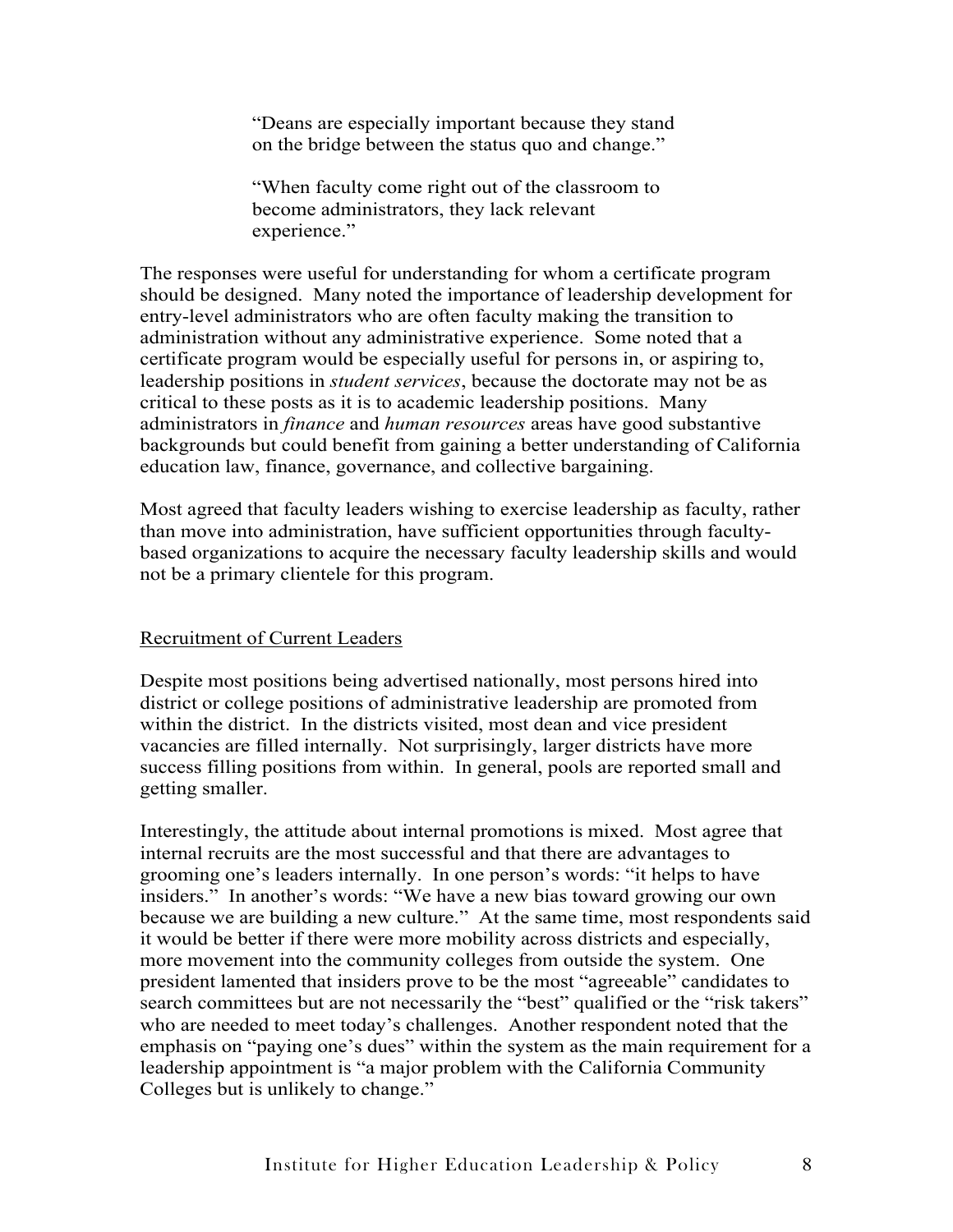Several barriers to a more open system were cited. Movement from other community college districts is discouraged by the provision of AB 1725 that eliminated administrator retreat rights upon inter-district transfer. Academic administrators who leave administration after changing districts are reassigned as probationary faculty. Entry into the California Community Colleges from out of state is rare with the exception of CEOs and some vice presidents. One respondent cited a trend toward hiring CEOs from out of state but added "and they don't know what they're getting into." CEOs who come from nonunionized campuses have the most to learn in adjusting to the California environment. One CEO noted that the greatest challenge for CEOs coming from out of state is finding that "the CEO doesn't get to make decisions" because of shared governance and so many mandates.

Movement from the K-12 system into the community colleges is becoming more rare. Many of the older generation of leaders began in K-12 but this background is now considered not as well suited for community colleges. There were some exceptions, where districts reported some influx of K-12 leaders. One respondent noted that a community college leadership certificate would be helpful to K-12 employees wanting to make the change into the community colleges.

On the "business side of the house" it is not uncommon for persons from the business community to be hired by the community colleges. Many felt that more persons from business should be hired by the colleges. But colleges can have a difficult time competing with private industry for talented individuals with strong business backgrounds. In addition, as one CEO noted:

"you can find good people in finance, human relations, and information technology, but not necessarily ones who understand the California Education code, finance, shared governance, and collective bargaining."

Another underutilized source of potential leaders is the military. Some districts reported success with candidates from a military background, especially on the business side where lack of experience in a shared governance environment would not be as detrimental as it would be for an academic leader. Movement from four-year colleges and universities into positions of leadership in the community colleges was said to be uncommon.

The situation with respect to recruitment bodes well for a certificate program. There are internal candidates who would likely see a benefit to obtaining such a certificate. In addition, a certificate may help some of the "outsiders" become more acceptable candidates to those on the inside looking for more variety but fearing the newcomer with no knowledge of the real world of the community colleges.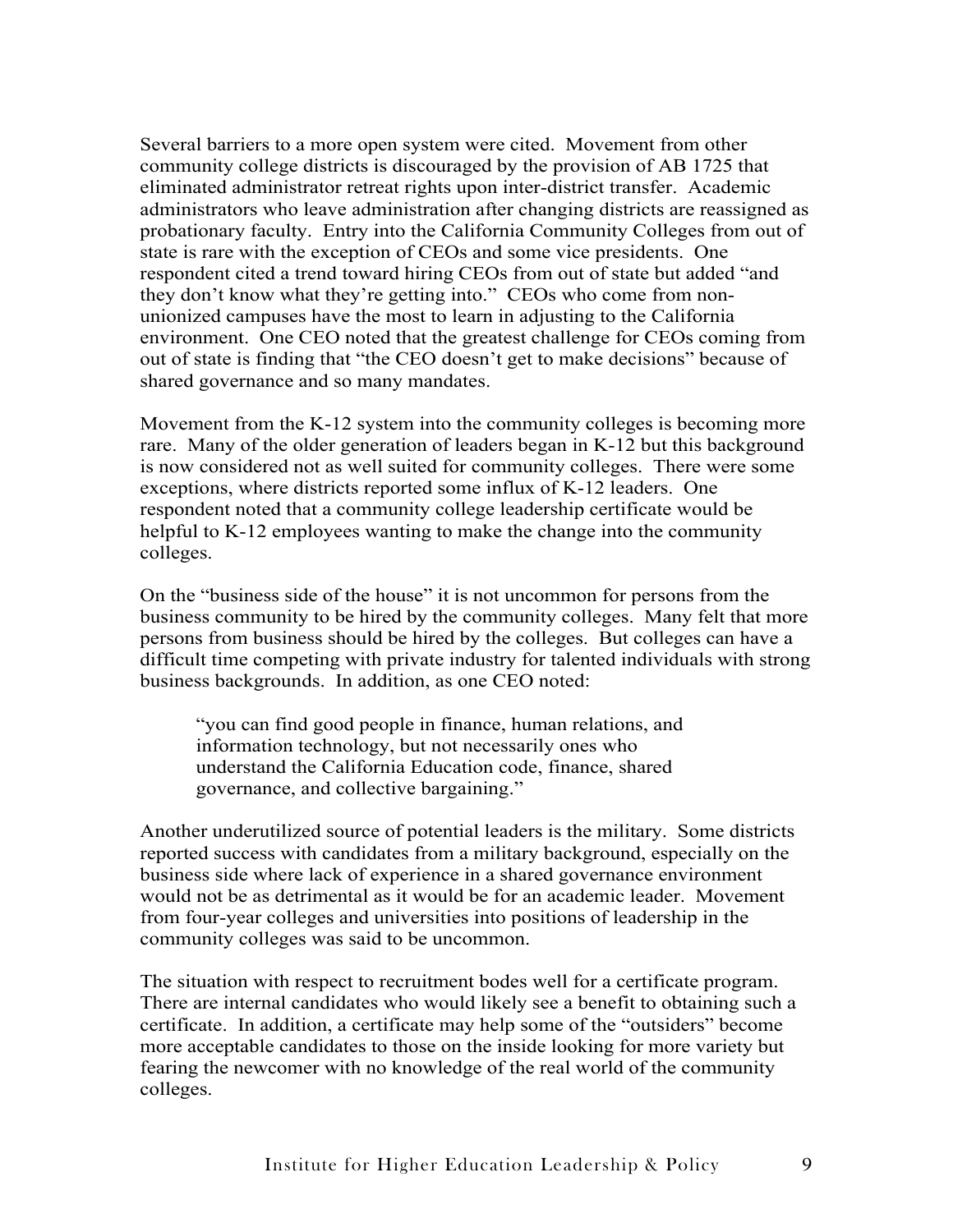#### What Makes for Successful California Community College Leaders?

We asked respondents what makes for a successful leader in the California Community Colleges. Responses included both characteristics (e.g. leadership and personal style) and competencies (i.e. knowledge of specific aspects of community colleges). From the discussions it appears that while both are important and should be covered in the curriculum of a certificate program, characteristics and personal style are especially critical determinants of success.

A. Characteristics of Successful Leaders

By far the most often-cited characteristics of successful leadership are strong communication skills and "people skills." This includes listening, relationshipbuilding, team-building, community-building, motivating and mobilizing people around a vision, negotiating, and resolving conflicts, as well as the basic communication skills of public speaking and writing. Collaborative styles were cited as essential—leaders must understand that authoritative leadership styles will not succeed in the California Community Colleges. Leaders must have a vision but not force it. They must inspire and motivate others to choose to follow the vision. Leaders must cultivate relationships and build trust, rather than use positional power. In the words of some of the respondents, these communication and people skills include:

"the sense to walk around and keep an ear to the ground and knowing that this is more important than paperwork"

"the ability to set priorities but to be inclusive in doing so"

"an understanding that administration equals service, not control"

"the ability to lead by giving up control"

Political skills were also noted as vital. Successful leaders have good political sense and enjoy the political interactions that come with working with locally elected boards, unions, senates, and other groups in a shared governance environment. They must know how to balance internal and external demands. One person noted, for example, that a CEO can achieve internal contentment by focusing primarily on internal matters, but that district "will not be a mover or shaker." Others confirmed that CEOs need to be visible outside the campus, "demonstrate caring for the external community," and spend a lot of time working with their boards.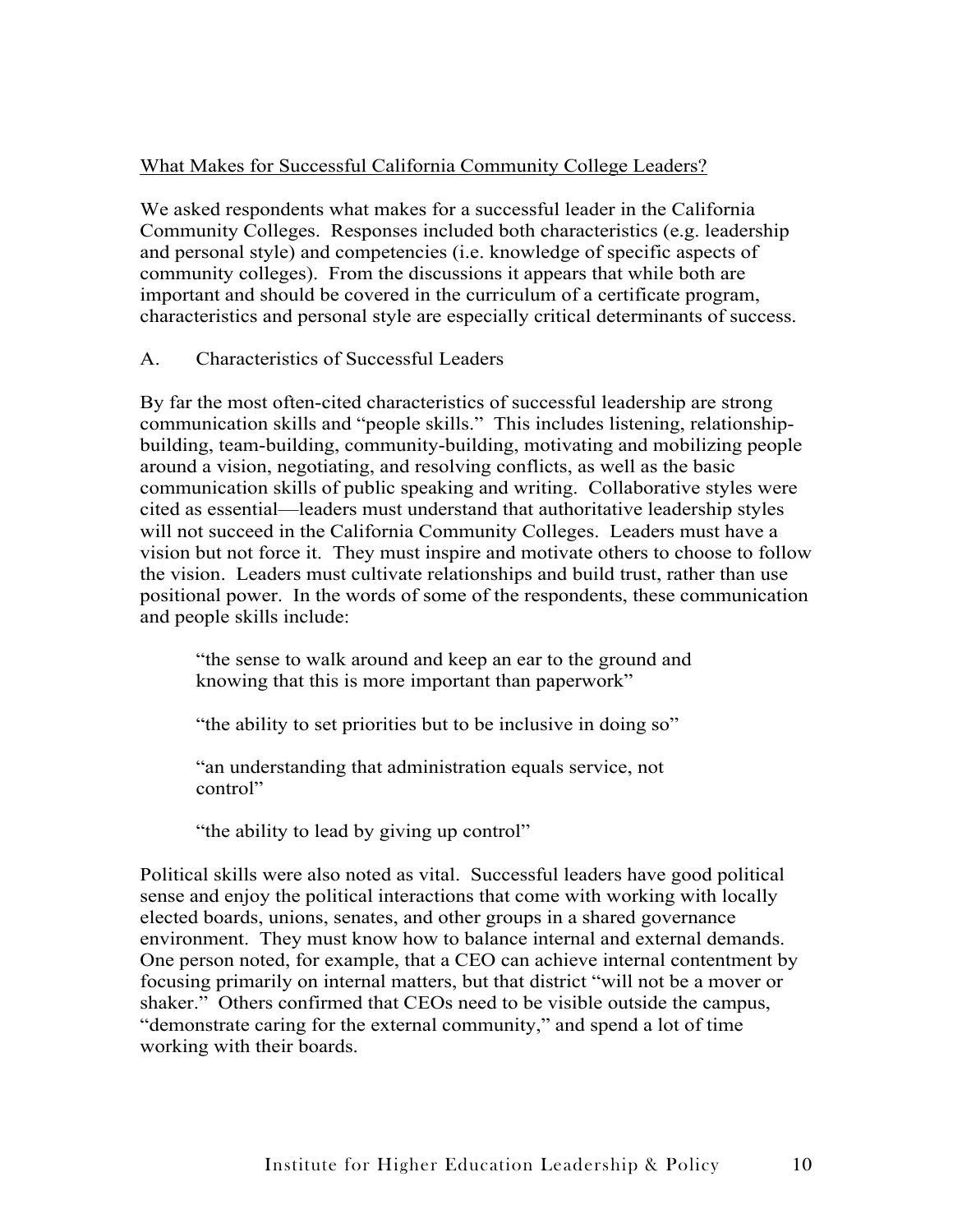Another set of characteristics that was mentioned frequently relates to the ability of leaders to tolerate and thrive in a fluid and complex environment. Flexibility and adaptability were key responses here. Leaders must tolerate ambiguity, be patient and pragmatic, have good judgment, not over-react, and have thick skin and a sense of humor!

Vision and systems level thinking were also linked to success. Leaders must think globally and be able to see multiple dimensions to issues—the proverbial "big picture." As one president stated:

"There is always an educational, a fiscal, and a political side to an issue. A leader has to be able to look at problems multi-dimensionally. If you forget one leg of the stool, you fall over. And this is more true the higher up you go."

Some respondents noted the value in being a risk-taker and having the courage to make decisions, although others stressed the inability of leaders to make decisions in the shared governance environment. Although only two trustees were interviewed, there was a noticeable difference in focus between the trustees and administrators, with the former calling for a more "executive" as compared to "academic" approach to leadership. If this difference reflects a widespread distinction in expectations, it adds to the challenges facing the community college leader as he or she attempts to satisfy all constituencies.

The more commonly accepted attributes of success were mentioned as well, i.e. hardworking, well organized, good time management, good delegation skills. However, the message that came through unmistakably was that nothing was more important than good communication, strong interpersonal skills, and a commitment to collaboration. Simply put by one respondent: "general administrative skills are not enough."

#### B. Competencies of Successful Leaders

An understanding of budget, personnel, and law were the three most important substantive requirements for successful leadership, according to those interviewed. Leaders need to understand the unique aspects of the California system of budget, finance, collective bargaining, contracts, and education law. One person noted that "when leaders get into trouble, it is almost always for personnel reasons." Specific budget, personnel, and legal topics mentioned as important include the ability to prepare a viable business plan, resource management (of funds, rooms, equipment, people), staff evaluation, professional development, understanding of board of trustee policies, and ability to read and interpret laws.

A second important area of competency was knowledge of the environments, both internal and external, in which the college functions. With respect to the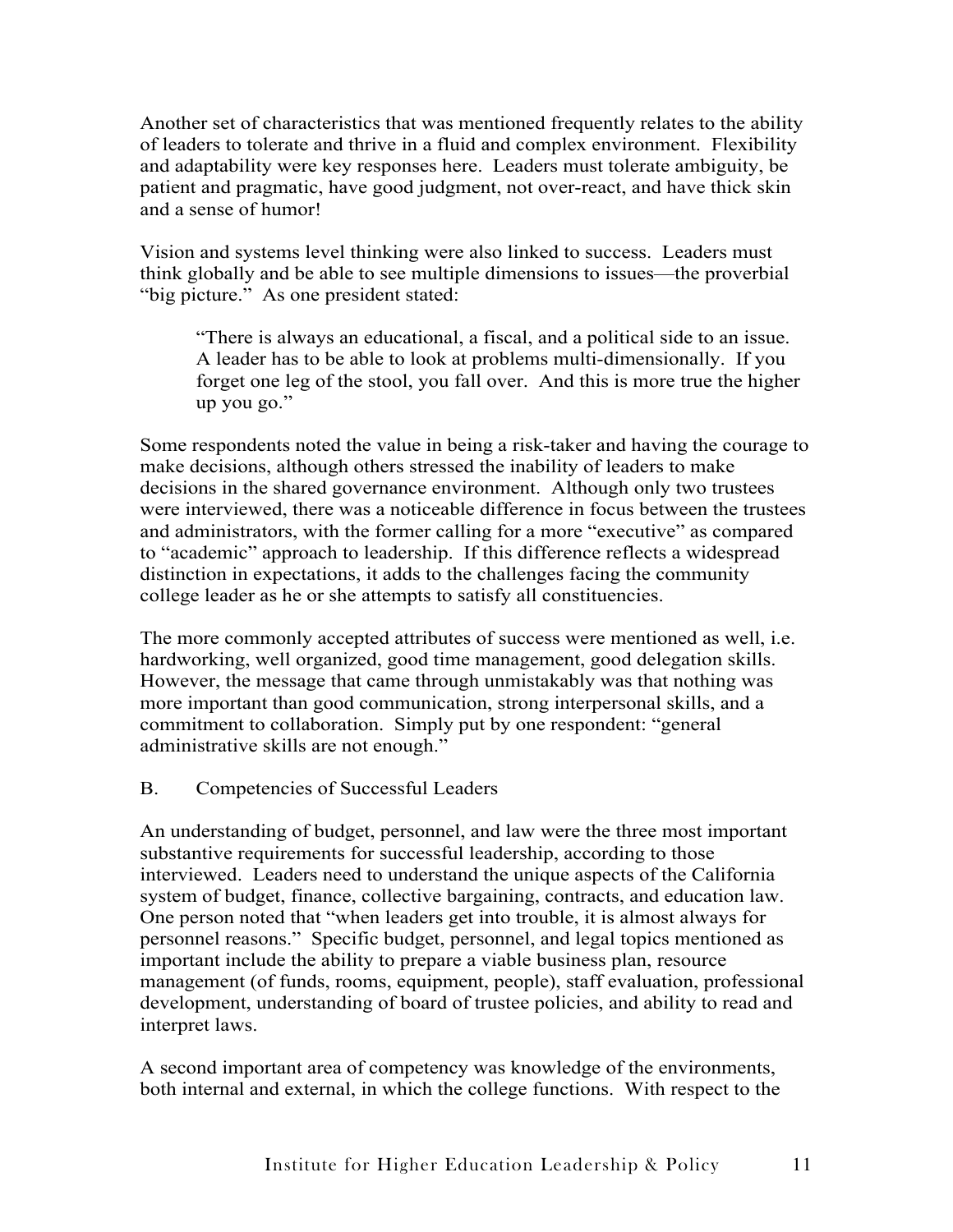internal environment, leaders must understand the teaching and learning processes, curriculum development, the student services-academic success connection, vocational programs, the academic senate, the unions, and the specific organizational culture of the campus. Of the external environment, leaders must know the community, the legislative process, the California Community Colleges system, and how public policy is made and influenced.

Other substantive areas mentioned include the history of the community college movement, fund raising, operational and strategic planning, and ethics. With respect to ethics, one president suggested that a leadership development program include case studies of "relational ethical dilemmas" noting that "the leaders I admire are clear about their own ethics."

#### Most Important Leadership Development Needs

After discussing the attributes of successful leadership generally, we discussed which of the attributes are most lacking and therefore most important for the certificate program curriculum. There was no sense that some of the important areas are already well represented among current and prospective leaders, leaving only a subset for our curriculum. To the contrary, there was great consistency between the answers to this question and the prior question on leadership attributes. A few additional specific areas of competency were included here, such as assessment and accountability and understanding diversity. In summary, then, a curriculum that aims to prepare leaders for the California Community Colleges should address the following areas:

- Communication
- Collaborative leadership and decision making
- Community building—internal, including integrating student services and instruction
- Community building—external, including understanding the economics of the local community and its businesses
- Working with boards of trustees
- Organizational development, including organizational culture, change management, capacity building
- Strategic planning
- Budget and finance in California
- Fiscal management
- The Community College "movement" historical
- California Community Colleges law
- California Community Colleges personnel and human resources, including collective bargaining, affirmative action, legal issues
- California politics and policy making
- Fund raising
- Ethics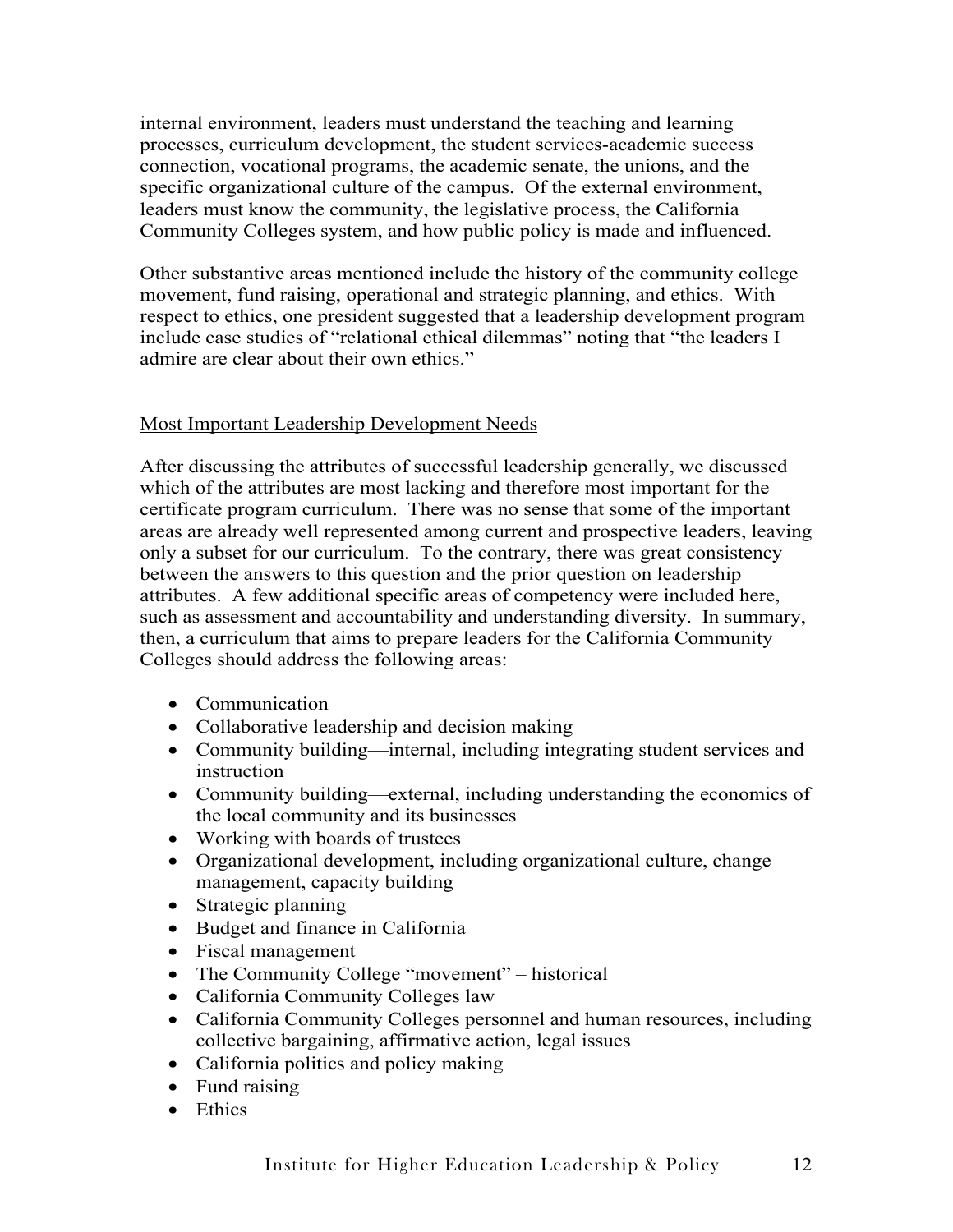- Assessment and accountability
- Diversity in the California Community Colleges
- Teaching and learning in the California Community Colleges

Many of the successful characteristics of leaders, such as flexibility and tolerance of ambiguity, don't lend themselves to curriculum topics. However, respondents noted that these qualities can be explored through the case studies and role playing activities that should constitute much of the format of the curriculum. Program format is discussed further below.

#### Leadership Development in the California Community Colleges

Support for the creation of a leadership development certificate was very strong. Most respondents reported that current and prospective leaders face insufficient opportunities to pursue professional development. Internal training within districts is spotty. Some districts have internal programs such as mentoring and new manager orientation. Many others have none. Smaller districts and those where most leaders are new cannot mount successful mentoring programs. Most have a limited professional development budget for sending staff to training programs, although these funds are always vulnerable to budget cuts. More commonly, leaders learn to be leaders through "OJT" and "trial by fire". One person acknowledged that "we do a miserable job of training department chairs."

Many of the leaders interviewed had attended workshops sponsored by professional associations and educational institutions, such as the Harvard and Stanford leadership institutes, the new ACCCA Administration 101 seminar, and programs sponsored by the League for Innovation and the Community College League of California. Although widely praised, these programs can be prohibitively expensive for those at or interested in entry levels of administration. And many of these programs are aimed at high level leaders, not those at entry levels of administration or those outside of the community colleges wishing to get in.

Respondents cited the dearth of public doctoral programs (Ed.D.) as a barrier to solving the leadership crisis in the California Community Colleges. People aspiring to top leadership positions must either pay private university tuition or travel to neighboring states. Many interviewees expressed the hope that the certificate program would be the first step toward the creation of a new doctoral program in community college leadership under the auspices of the UC-CSU agreement.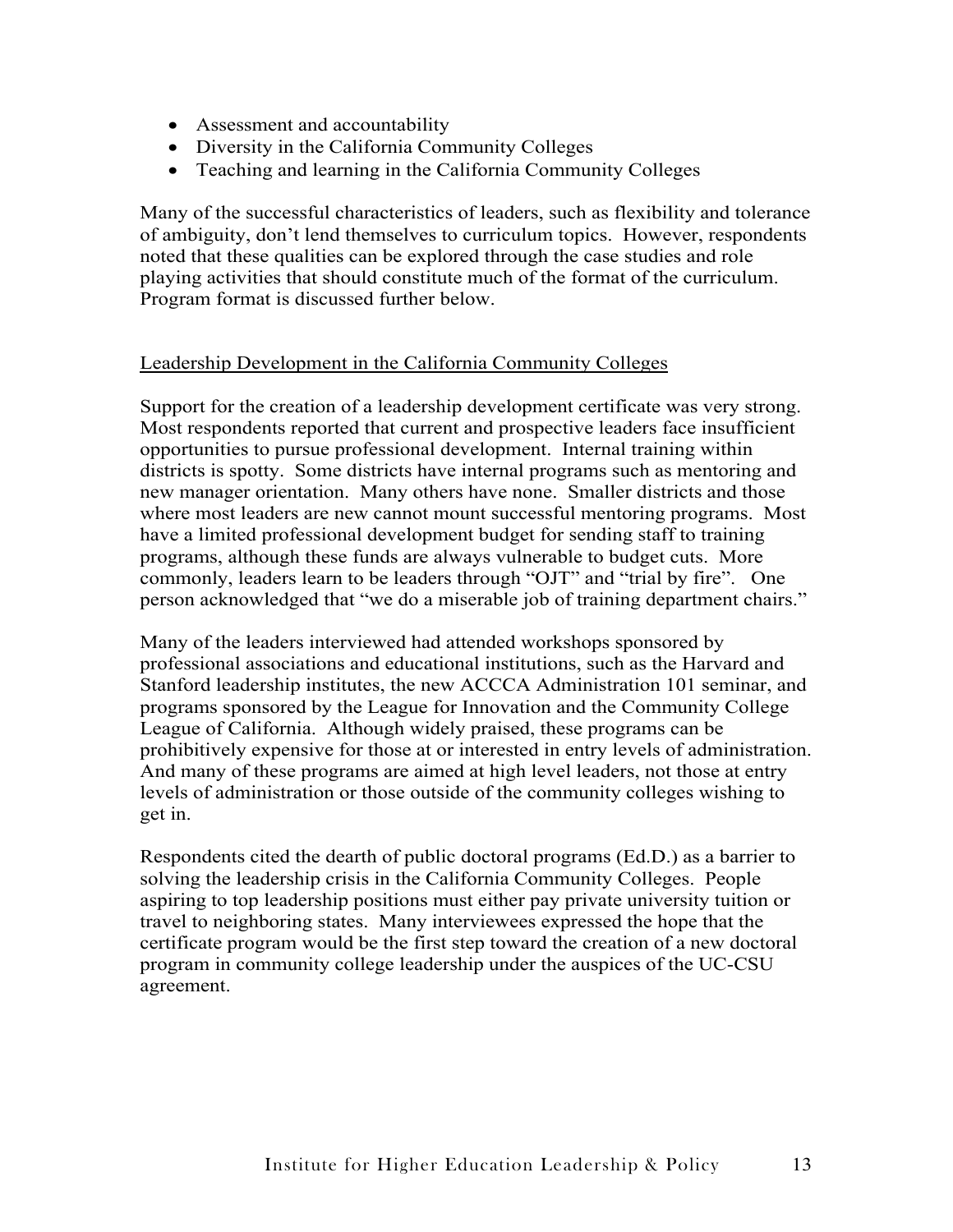#### Characteristics of Valuable Leadership Development Programs

Many of the leaders we interviewed had extensive leadership development experience, including degree and non-degree programs. There was considerable agreement as to what makes these kinds of programs valuable:

*Problem-based*. A program should include theory but should quickly move to the application of theory to practice. Students should work on real problems that they bring from their workplaces. Practitioners should be used extensively as guest lecturers to provide first-hand examples of the application of theories and concepts to the work setting. Case studies should be used widely to illustrate the application of theory to practice. In addressing problems and cases, students should be exposed to a full-range of views. Analytical and problem-solving skills should be presented and practiced.

*Cohort and group work*. Students should move through the program in a cohort and should have ample face-to-face contact to learn from others and develop group dynamic skills. The cohort model increases retention and completion rates. Lasting relationships develop from cohorts that can serve program graduates throughout their careers. Interactions with other participants in the cohort can be as valuable, or more valuable, than interactions with instructors. A cohort should be selected to reflect diversity of background and perspective so that students can get "outside the box" in considering approaches to their own workplace issues.

*Networking*. The program should actively promote networking among the students and between students and professionals in the field. Networks provide "lifelines," "therapy," and "mentors" that can be invaluable in one's career. Once formed, networks need to be nurtured. The program should commit to working hard to maintain networks for program graduates.

*Role playing*. As real problems are brought to class and case studies presented, students should engage in role playing exercises to build confidence in different settings. For example, students should practice managing meetings with controversial topics and adversarial participants.

*California relevance*. The curriculum should cover the national perspective as it relates to California but should avoid topics that are not relevant to the California Community Colleges.

*Exposure to leaders*. Extensive use should be made of guest faculty who occupy leadership positions in the community college system, in the legislature, K-12, the business community, and other arenas where interaction with the community colleges is valuable.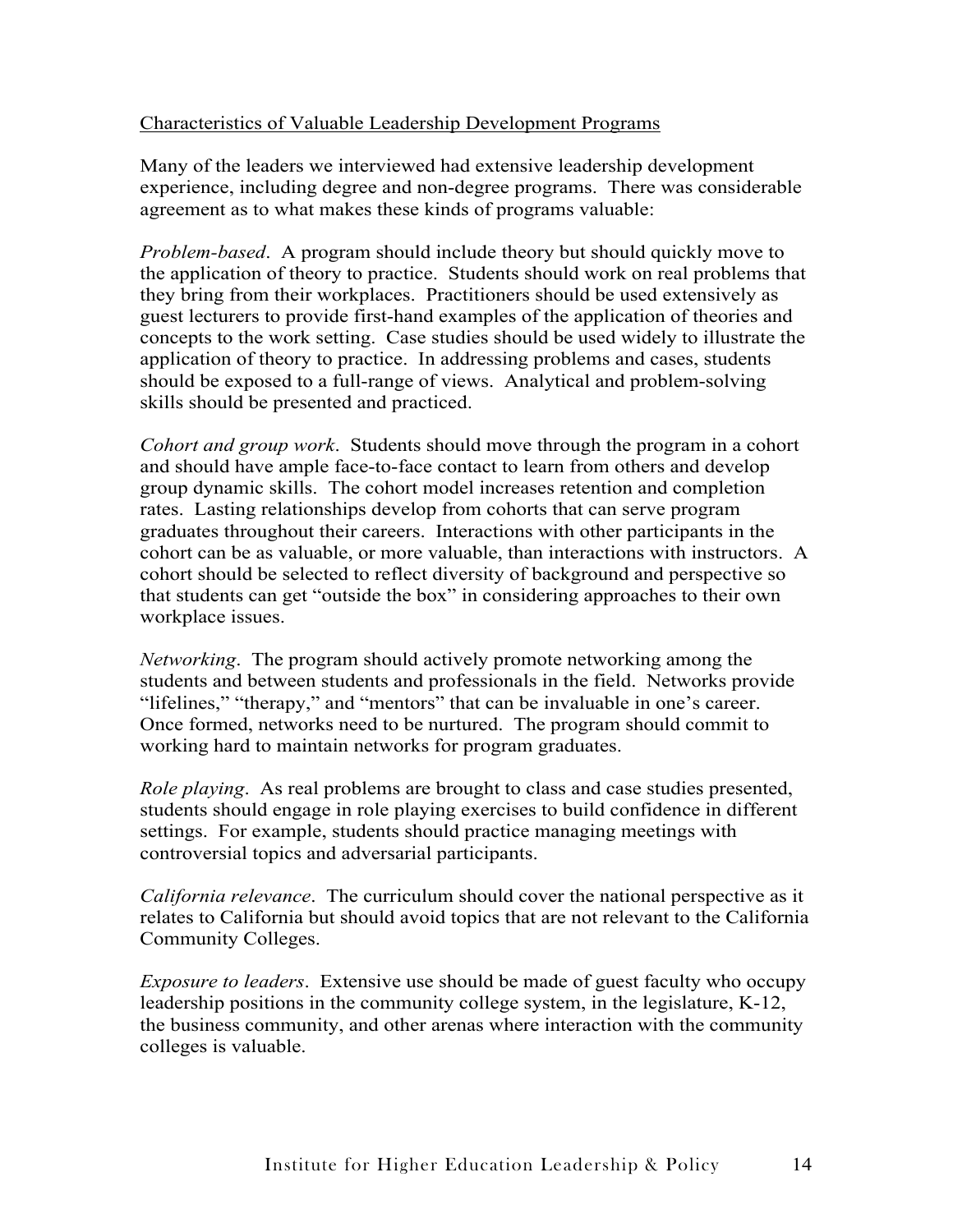*Active engagement*. Straight lectures should be minimal and active engagement of students in the learning process should be encouraged.

#### Structure and Format of Leadership Development Program

*Certificate model.* We began our interviews with the assumption that the program would follow a non-credit, workshop model. We were quickly reoriented by interviewees toward planning for a certificate program. There was a strong consensus that with the dearth of degree programs in community college leadership, this program needed to offer credit, in the form of a certificate, that could ultimately be applied toward graduate study. We were also told that people who wish to take a workshop on a specific topic have other opportunities. The market that needs to be addressed here is for more sustained study that could help with near-term employment and become a stepping stone toward advanced study. Most respondents advised us that at least 9 units of credit would be needed to attract students to this program. Some supported a 12-unit program. It was suggested, however, that we be flexible enough to allow students to enroll for non-credit in cases where administrators already have the appropriate advanced degree, do not need additional credit, but have a clear need for the program content.

*Delivery format*. There was strong support for a Friday/Saturday once-a-month delivery format such as is used by many private colleges and universities for professional programs. This model is not only convenient for working professionals but allows for quick application of knowledge to the workplace. Respondents said that most districts would be willing to adjust work schedules to accommodate staff participation in a monthly Friday/Saturday program. The program could make use of a more intensive week or two in the summer to begin and/or end the program or during winter or spring break. Some on-line components would be advisable to minimize the travel demands; however, we were strongly advised that face-to-face participation is essential to deliver the needed content and practice the needed skills using groups and role playing. The structure of the curriculum should be flexible and allow for courses of differing lengths. There was some variation in opinion about the overall length of the program but most people thought that a program of approximately one year in length was best.

*Program location.* Representatives from the more distant parts of the four-CSU campus service region expressed some serious reservations about participants traveling to Sacramento on a monthly basis. As an alternative, it was suggested that we explore regional cohorts that could have the majority of their sessions at the nearest CSU campus. Distance education could help alleviate the travel concerns only to some extent because of the need for considerable face-to-face class time. There appears to be no compelling reason, other than convenience, to decentralize the delivery location. Respondents felt that the issues don't vary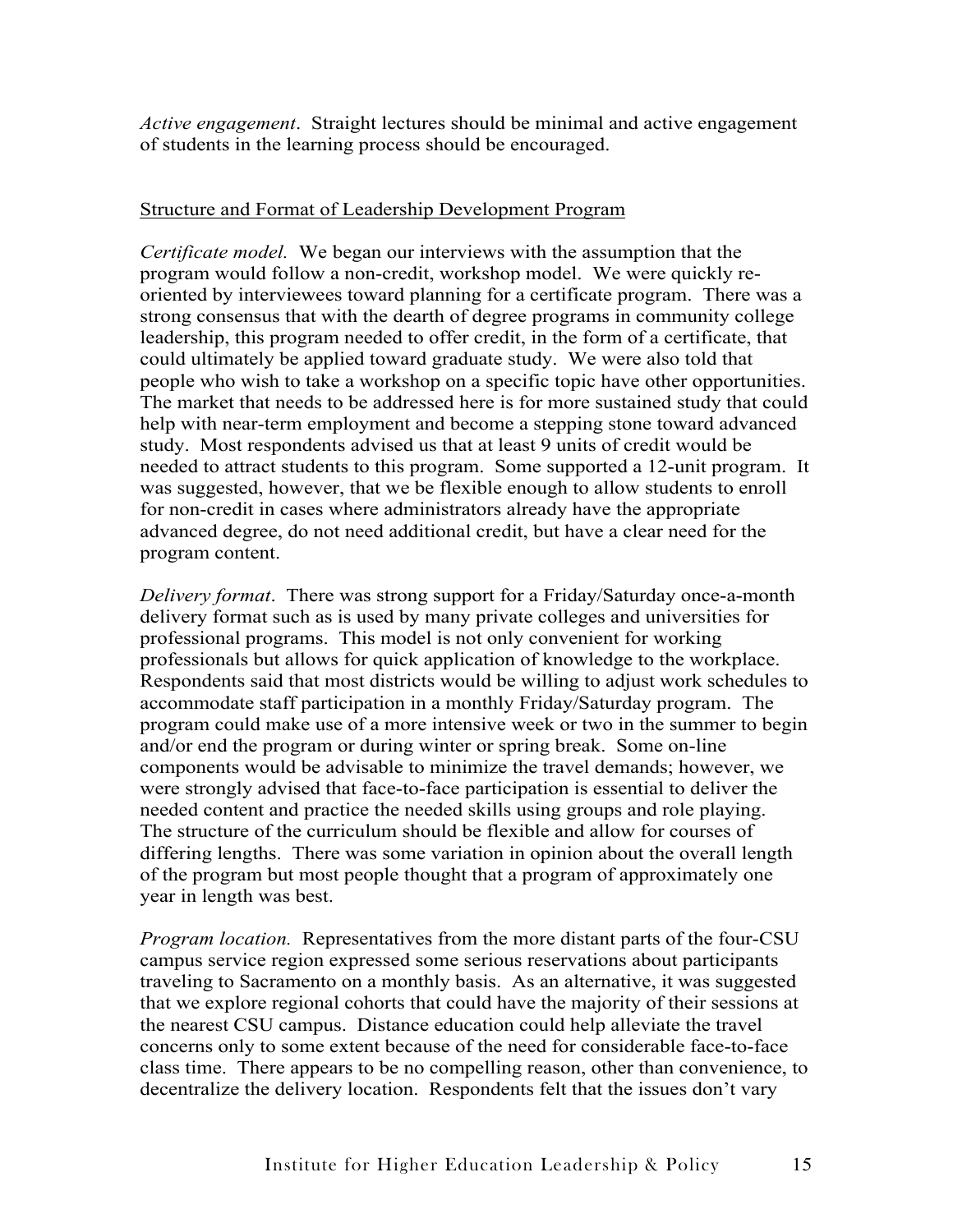much from place to place and that, because of the mobility of leaders, program content should not be overly regionalized. One person suggested that if multiple locations are used, the same faculty travel to the different locations so that all students receive similar instruction and there are no perceived differences in program quality among sites.

*Target clientele*. Everyone agreed that the program should try for a good mix of participants among current community college leaders seeking advancement, community college faculty and staff seeking to move into administration, and people outside of the community colleges (i.e. business, military, K-12) interested in pursing an administrative career in the community colleges. As noted above, most people believe that the system is too closed to those from outside. A certificate program might help break down some of the barriers to entry from outside the system. A mix of participants would also enrich the experiences, help with "outside the box" thinking, and build more understanding among community college leaders of the communities with which they interact. Even among persons already in leadership positions in the community colleges, a mix of types of positions across functions and levels should be sought.

*Recruitment*. Most respondents were convinced that there will be a strong demand for this program. Nevertheless, a number of recruitment issues need to be addressed, especially given the short lead time before implementation. Some suggested that we use various statewide professional community college organizations to publicize the program. Others suggested that a process of nomination and selection would increase interest and awareness. We were advised to develop a clear message as to why someone should seek the certificate. Any guarantees or information we can give on the transferability of credit toward future graduate study would be helpful. Once the program has established its quality, we should seek to have districts include "certificate preferred" language in their job announcements where appropriate.

*Faculty*. A lead faculty member with a doctorate and leadership experience in the California Community Colleges is needed to give the program credibility for a successful launch. The lead faculty would provide some instruction (particularly the more theory-based content) but would primarily orchestrate the delivery of the content by experienced practitioners from the California Community Colleges, the business community, K-12, the public policy community, and elsewhere as appropriate to the curriculum. Presenters should include faculty leaders to discuss issues of shared governance, CEOs, business and finance leaders, legal experts, trustees, policy makers, and others.

*Program cost.* Most respondents drew a distinction between a program for credit, where students should be expected to pay the tuition, and a program for professional development only, where districts might sponsor participants. For our certificate program, it is likely that district contributions would be limited to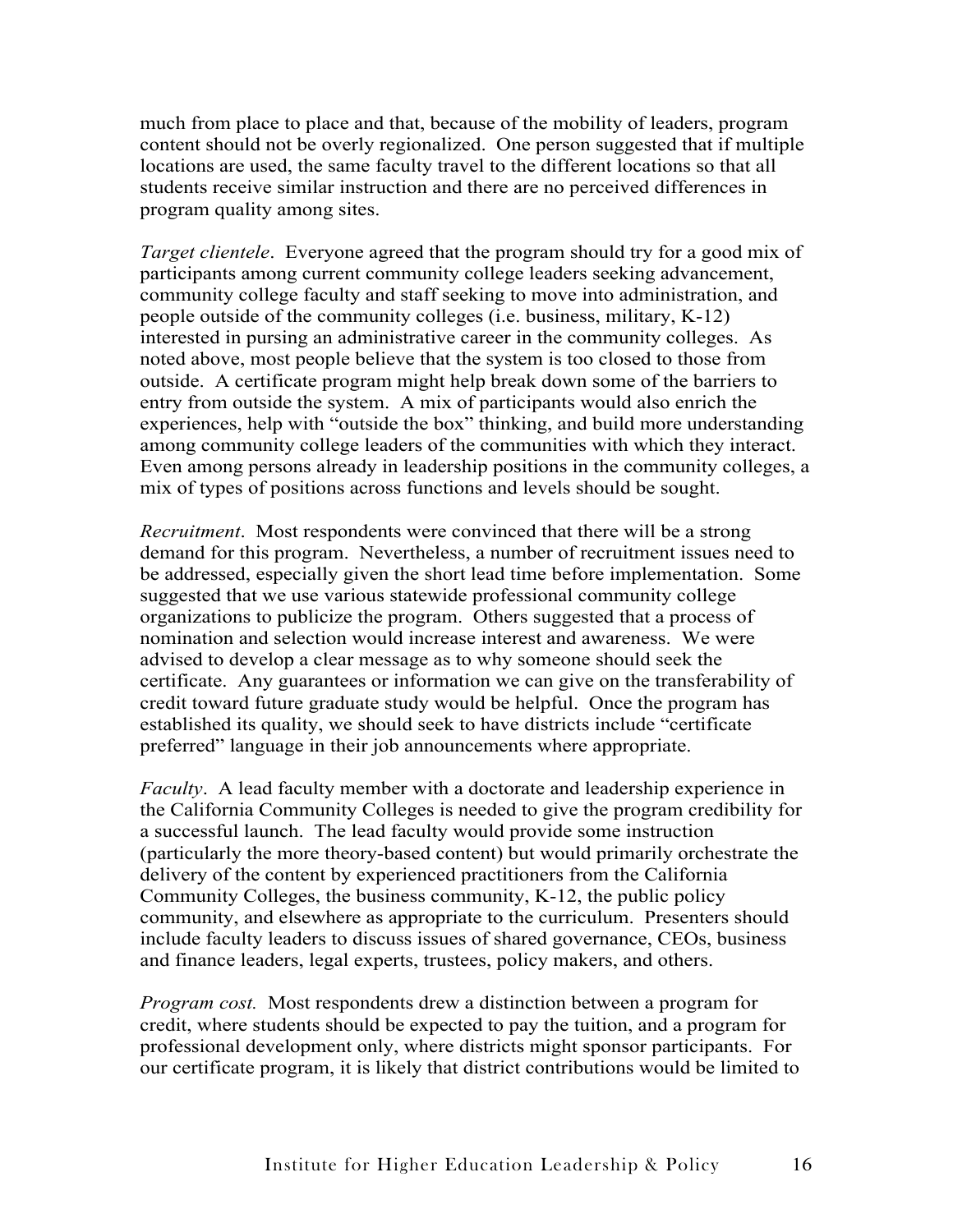release time, schedule flexibility, and possibly some scholarships. As one respondent noted:

 "Institutions have to find ways to be flexible with employee schedules since the need for leaders is so great."

Most districts would not be able to sponsor the non-scholarship candidate, nor would it be appropriate for districts to use professional development funds for a long-term credit-based program such as this one. The greater the benefit that students see from participation, the more willing they should be to pay program tuition. Although the total cost would depend on the length, location, mode of delivery, and unit value, the range of \$3,000 - \$5,000 was offered by some as a guide.

#### Conclusion

It was clear from the interviews that the "crisis of leadership" about which we read and hear is real. The number of vacancies is growing. Pools of qualified applicants are shrinking. Pathways into positions of leadership are not expanding. Fiscal and governance challenges make the leadership environment challenging and conflictual. Current leaders can find the job as frustrating as it is rewarding. Although the addition of a certificate program cannot address all aspects of the crisis, there is strong support for our initiative across all districts we visited. In addition, there is great consensus about the issues and challenges facing leaders, the characteristics and qualities of successful leaders, and the components of a useful leadership development program. The support and consensus in the field bode well for the development of a program that can meet the needs of the participating regions and serve as a model for similar programs across the state. In the longer term, a more successful leadership cadre in the California Community Colleges will enhance the prospects of the California Community Colleges, its students, and the State of California.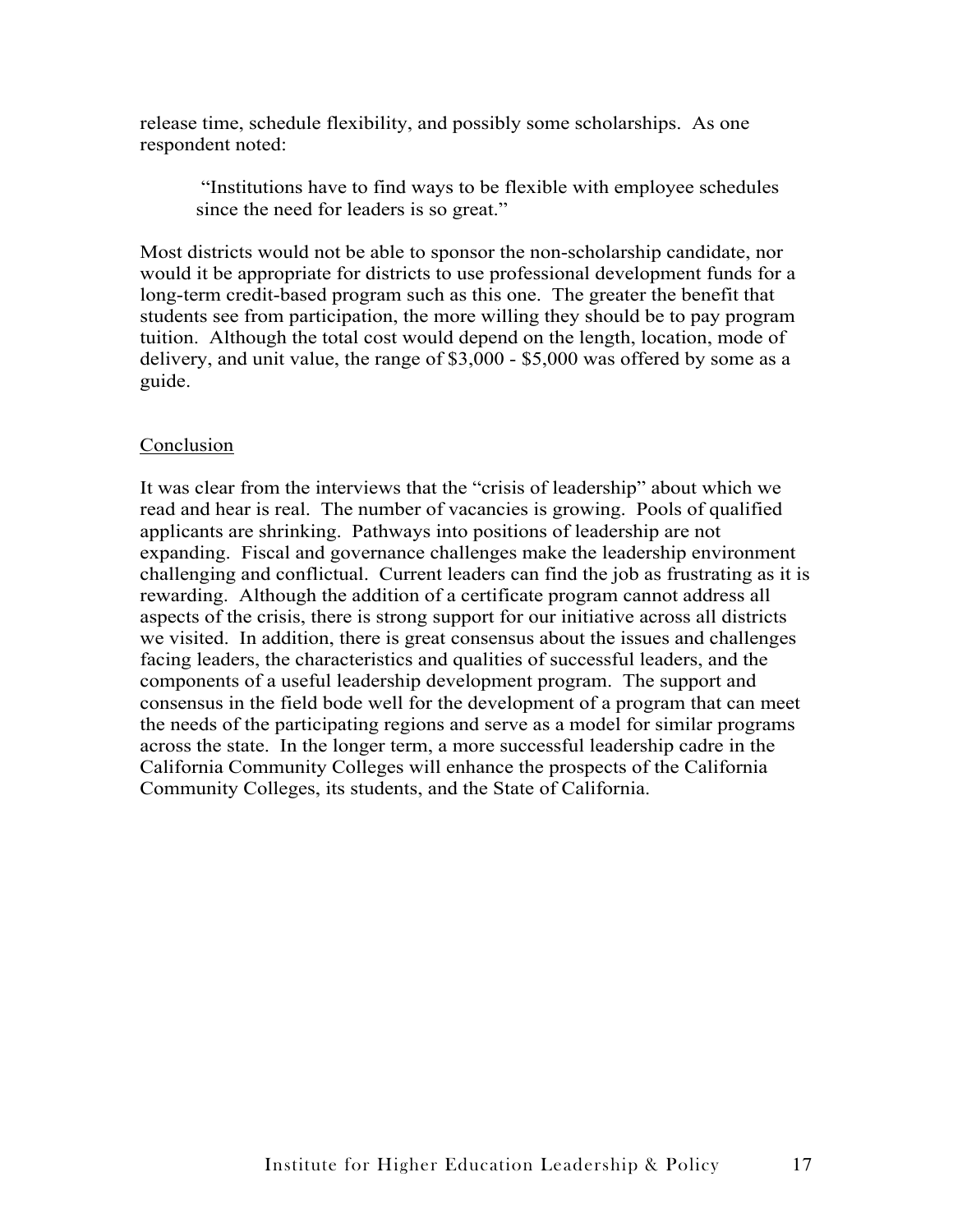#### APPENDIX

#### Major Questions for Advisory Board

CSUS has established an advisory board to assist with the development of the program. Building on the information in this report, the board will help design the certificate program. Some of the major areas to be addressed in the subsequent planning stages include:

#### **Program structure**

- The program will be offered for credit or non-credit, at the choice of the student. For credit students, is a nine-unit program structure appropriate?
- Should there be an internship (possibly added in subsequent years)? If so, how would it be handled for students who don't currently work in community colleges? (One goal of this program is to expand the pool to people outside the community college.)
- We are envisioning the program to consist of one "course" from start to end with students signing up for the whole 9 units. Is this appropriate or should the program be divided into discrete courses?
- Is the proposed Friday/Saturday schedule appropriate?
- Should any distance education be incorporated? If so, how and when?
- At CSUS the nine units will count fully toward a masters degree in Education, within the Higher Education Leadership option. How can the four participating CSU campuses best articulate the 9 units with their graduate degree programs?
- How should the outlying regions participate in the program? After the first year, which we propose be conducted all at CSUS, should their students attend classes in Sacramento or should there be separate sessions or separate programs to serve these regions?
- Within a CSUS-centered program, how can districts with staff participating in the program tailor a portion of the program to the local needs of their districts if they so choose?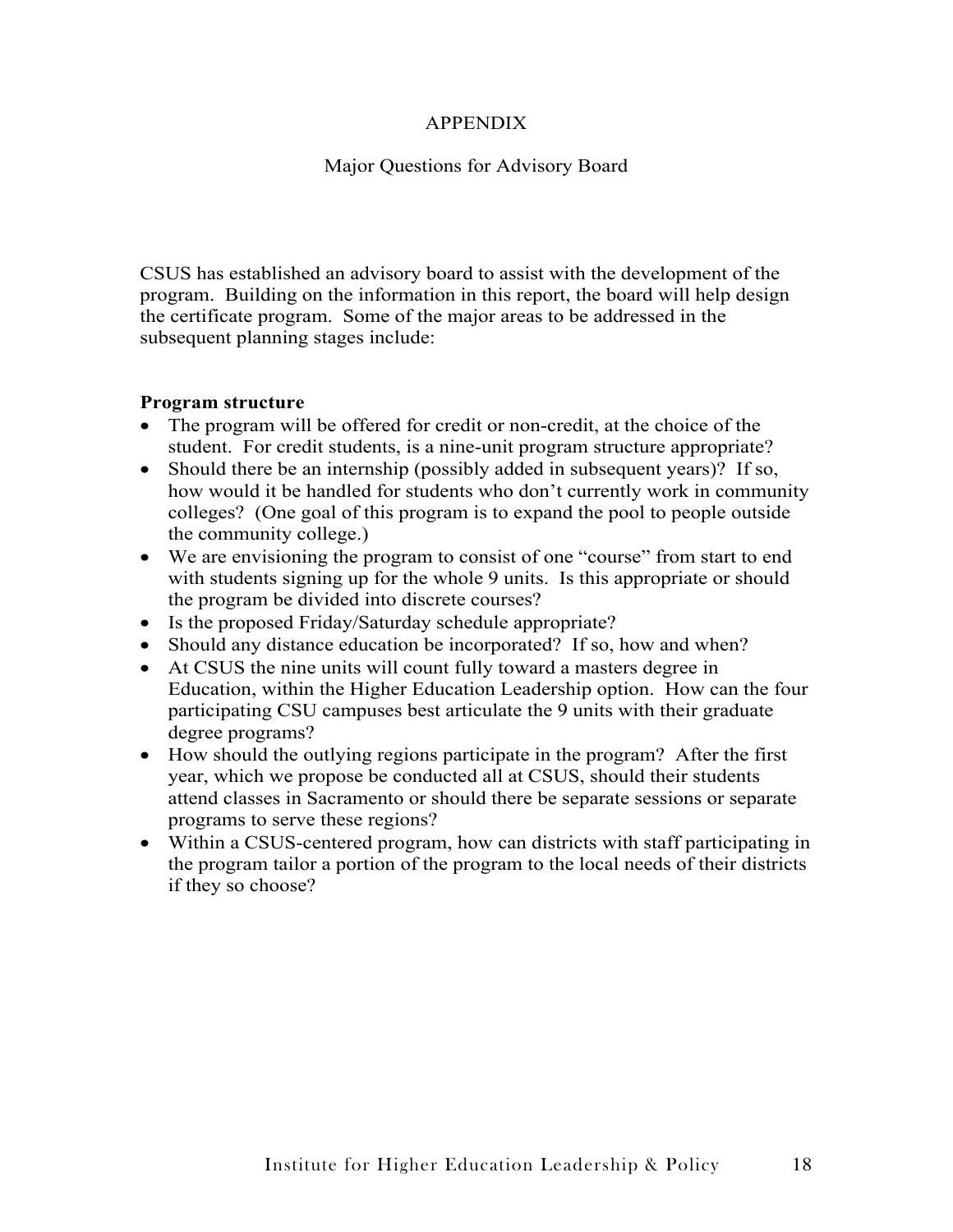#### **Curriculum**

- How can we provide sufficient information for those coming from outside of the community colleges and those new to California without boring those with significant experience in the California Community Colleges?
- Does the following basic organization to the curriculum make sense?
	- o Generic leadership
		- Leadership styles
		- Communication
		- Motivation
		- Vision and planning
		- **•** Organizational development
	- o Leadership in the California Community Colleges
		- Collaborative leadership
		- **Shared governance**
		- Working with internal campus communities
		- Working with external communities (boards, business, fundraising)
		- Working with boards
	- o Understanding the California Community Colleges
		- Historical context of community colleges in US and CA
		- California Community College law: what are the colleges mandated and expected to do? What are the various missions?
		- Who are California's Community college students?
		- Faculty issues
		- **Teaching and learning in the community colleges**
		- Budget and finance
		- Collective bargaining
		- Personnel
		- Governance
	- o Specific policy issues pertaining to California Community Colleges
		- Understanding the policy making process
		- Accountability and assessment
		- Diversity and affirmative action
		- **Transfer**
		- Workforce development
		- $\blacksquare$  Other?